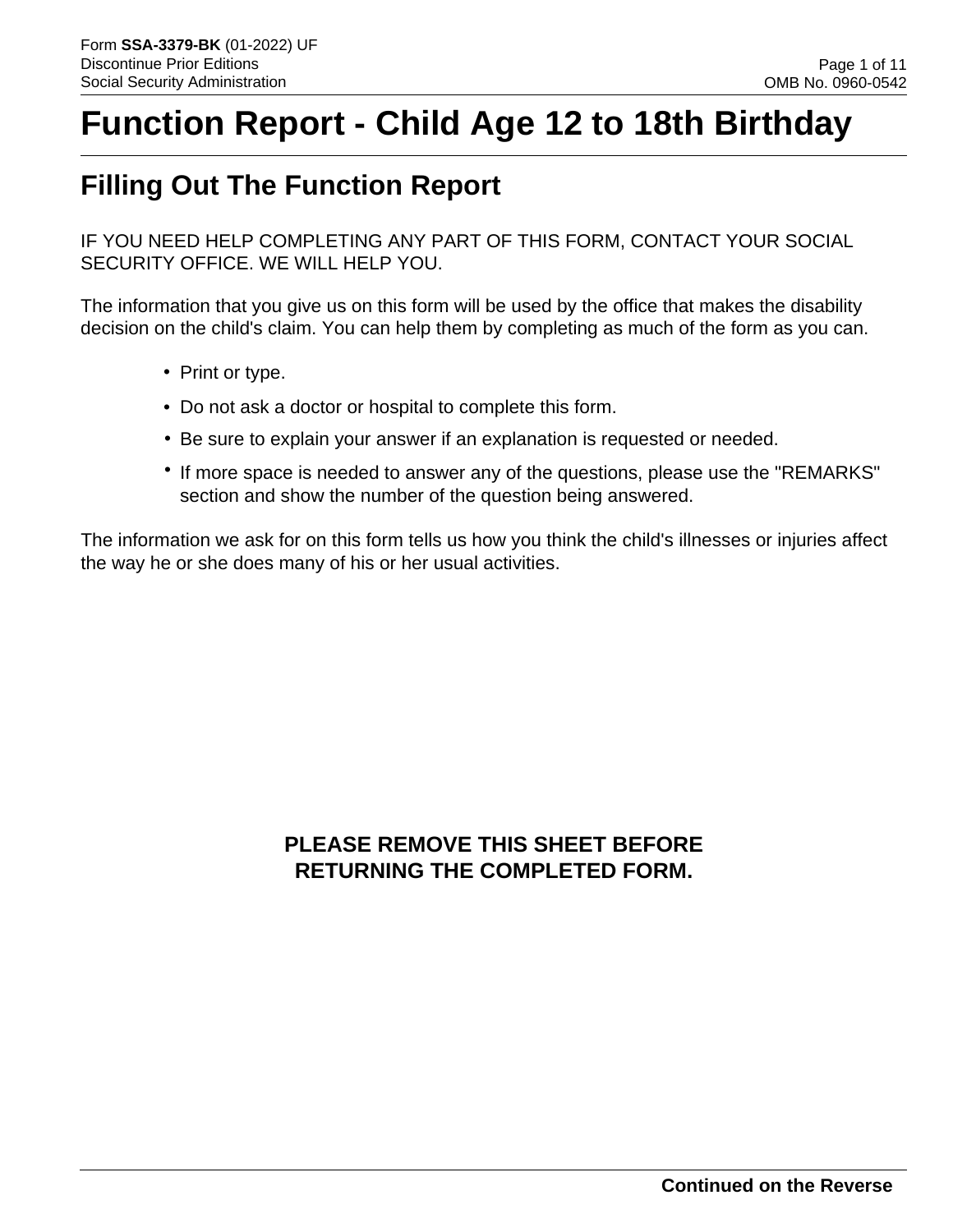#### **Privacy Act Statement**

#### **Collection and Use of Personal Information**

Sections 1614(a)(3) and 1631(e) of the Social Security Act, as amended, allow us to collect this information. Furnishing us this information is voluntary. However, failing to provide all or part of the information may prevent an accurate and timely decision on any claim filed.

We will use the information to make a determination of eligibility for Supplemental Security Income benefits. We may also share your information for the following purposes, called routine uses:

- 1. To Federal, State, or local agencies for administering cash or non-cash income maintenance or health maintenance programs;
- 2. To appropriate State agencies, or other agencies providing services to disabled children, to identify Title XVI eligible under the age of 16 for the consideration of rehabilitation services; and
- 3. To specified business and other community members and Federal, State, and local agencies for verification of eligibility for benefits.

In addition, we may share this information in accordance with the Privacy Act and other Federal laws. For example, where authorized, we may use and disclose this information in computer matching programs, in which our records are compared with other records to establish or verify a person's eligibility for Federal benefit programs and for repayment of incorrect or delinquent debts under these programs.

A list of additional routine uses is available in our Privacy Act System of Records Notices (SORNs) 60-0089, entitled Claims Folders Systems, as published in the Federal Register (FR), on April 1, 2003, at 68 FR 15784; 60-0103, entitled Supplemental Security Income Record and Special Veterans Benefits, as published in the FR on January 11, 2006 at 71 FR 1830; and 60-0320, entitled Electronic Disability (eDIB) Claim File, as published in the FR on December 22, 2003 at 68 FR 71210. Additional information, and a full listing of all of our SORNs, are available on our website at www.ssa.gov/privacy/.

**Paperwork Reduction Act Statement** - This information collection meets the requirements of 44 U.S.C. § 3507, as amended by Section 2 of the Paperwork Reduction Act of 1995. You do not need to answer these questions unless we display a valid Office of Management and Budget control number. We estimate that it will take about 20 minutes to read the instructions, gather the facts, and answer the questions. **SEND THE COMPLETED FORM TO YOUR LOCAL SOCIAL SECURITY OFFICE. The office is listed under U. S. Government agencies in your telephone directory or you may call Social Security at 1-800-772-1213 (TTY 1-800-325-0778).** *You may send comments on our time estimate above to*: *SSA*, *1338 Annex Building, Baltimore, MD 21235-6401. Send only comments relating to our time estimate to this address, not the completed form.*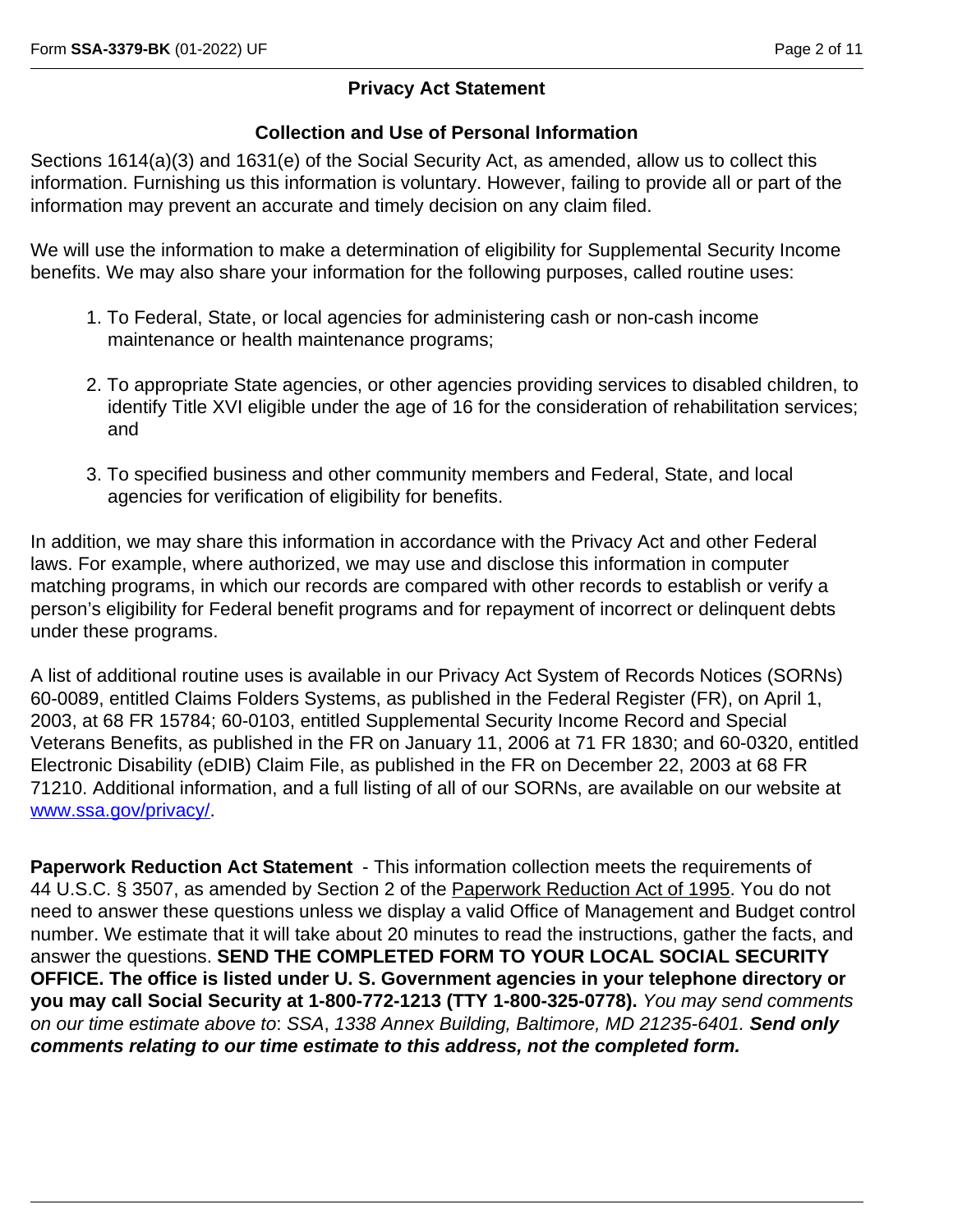### **FUNCTION REPORT - CHILD AGE 12 TO 18th BIRTHDAY**

| <b>SECTION 1 - IDENTIFYING INFORMATION</b>                                        |             |  |  |  |
|-----------------------------------------------------------------------------------|-------------|--|--|--|
|                                                                                   |             |  |  |  |
| <b>MIDDLE</b>                                                                     | <b>LAST</b> |  |  |  |
| <b>B. Child's SOCIAL SECURITY NUMBER:</b>                                         |             |  |  |  |
| C. Child's DATE OF BIRTH:                                                         |             |  |  |  |
| Month/Day/Year                                                                    |             |  |  |  |
| <b>D. PERSON COMPLETING FORM</b>                                                  |             |  |  |  |
|                                                                                   |             |  |  |  |
| <b>RELATIONSHIP TO CHILD:</b>                                                     |             |  |  |  |
| DATE FORM COMPLETED:                                                              |             |  |  |  |
| Month/Day/Year                                                                    |             |  |  |  |
| DAYTIME TELEPHONE NUMBER (including Area Code):                                   |             |  |  |  |
|                                                                                   |             |  |  |  |
| MAILING ADDRESS (Number and Street, Apt. No. (if any), P.O. Box, or Rural Route): |             |  |  |  |
|                                                                                   |             |  |  |  |
|                                                                                   |             |  |  |  |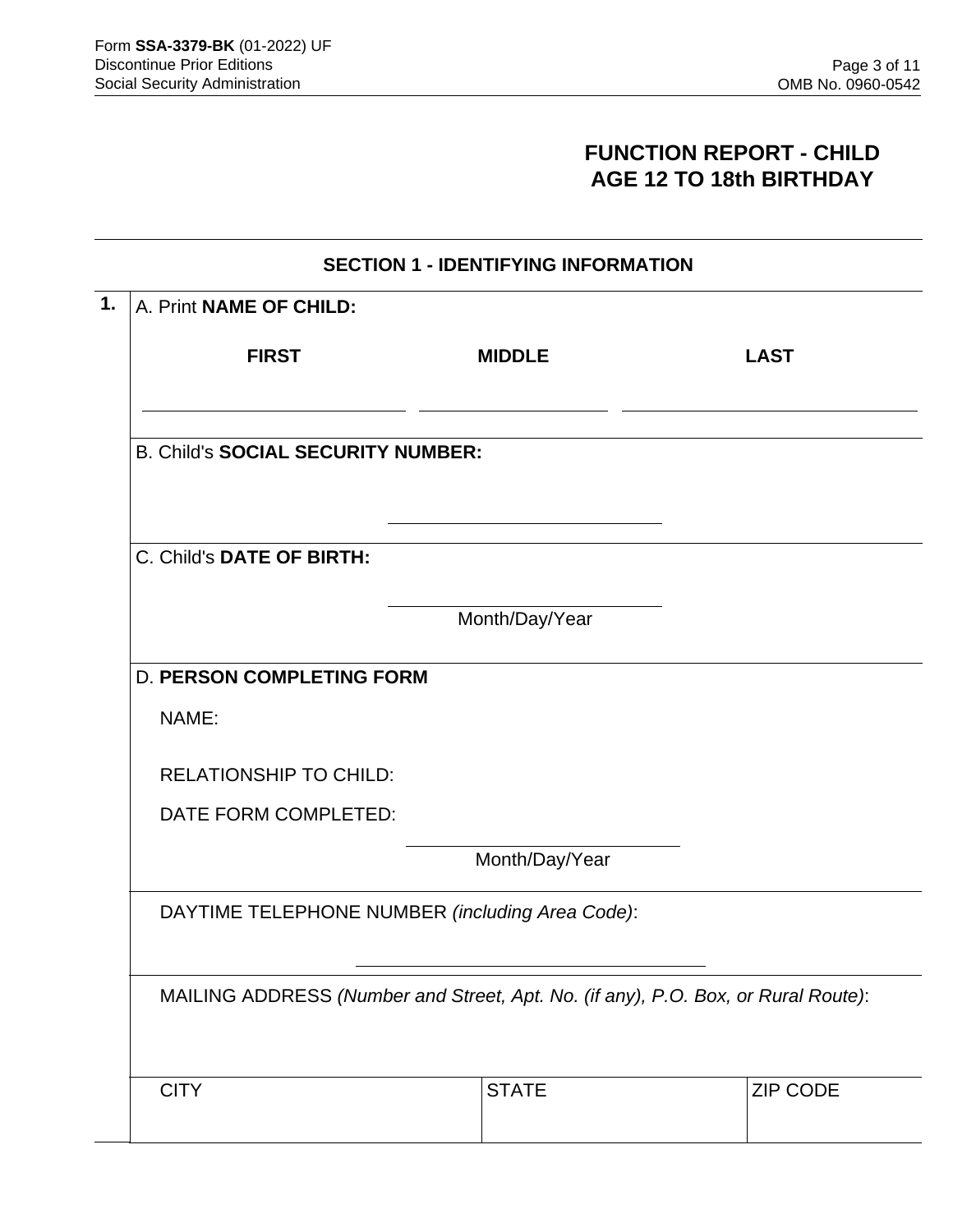|    |                                                                                           | <b>SECTION 2 - FUNCTION DETAILS</b>                                                                                                                                                                                                                                                           |
|----|-------------------------------------------------------------------------------------------|-----------------------------------------------------------------------------------------------------------------------------------------------------------------------------------------------------------------------------------------------------------------------------------------------|
| 2. | A. Does the child have<br>problems seeing?<br><b>YES (Continue)</b><br>NO (Go to 2.B.)    | If "yes," please mark every statement below that is generally true<br>about the child:<br>Child uses glasses or contact lenses. If the child has<br>problems seeing even with glasses or contact lenses,<br>please explain:<br>Child cannot be fitted for glasses or contact lenses. Explain: |
|    |                                                                                           | Child has other seeing problems. If so, please describe:                                                                                                                                                                                                                                      |
|    | B. Does the child have<br>problems hearing?<br><b>YES (Continue)</b><br>$NO$ (Go to 2.C.) | If "yes," please mark every statement below that is generally true<br>about the child:<br>Child uses hearing aid(s). If the child has problems hearing<br>even with a hearing aid(s) OR has trouble using a hearing<br>aid, please explain:                                                   |
|    |                                                                                           | Child cannot be fitted for hearing aid(s).<br>Child has other hearing problems. If so, please describe:                                                                                                                                                                                       |
|    |                                                                                           | Child uses American Sign Language.<br>Child reads lips.                                                                                                                                                                                                                                       |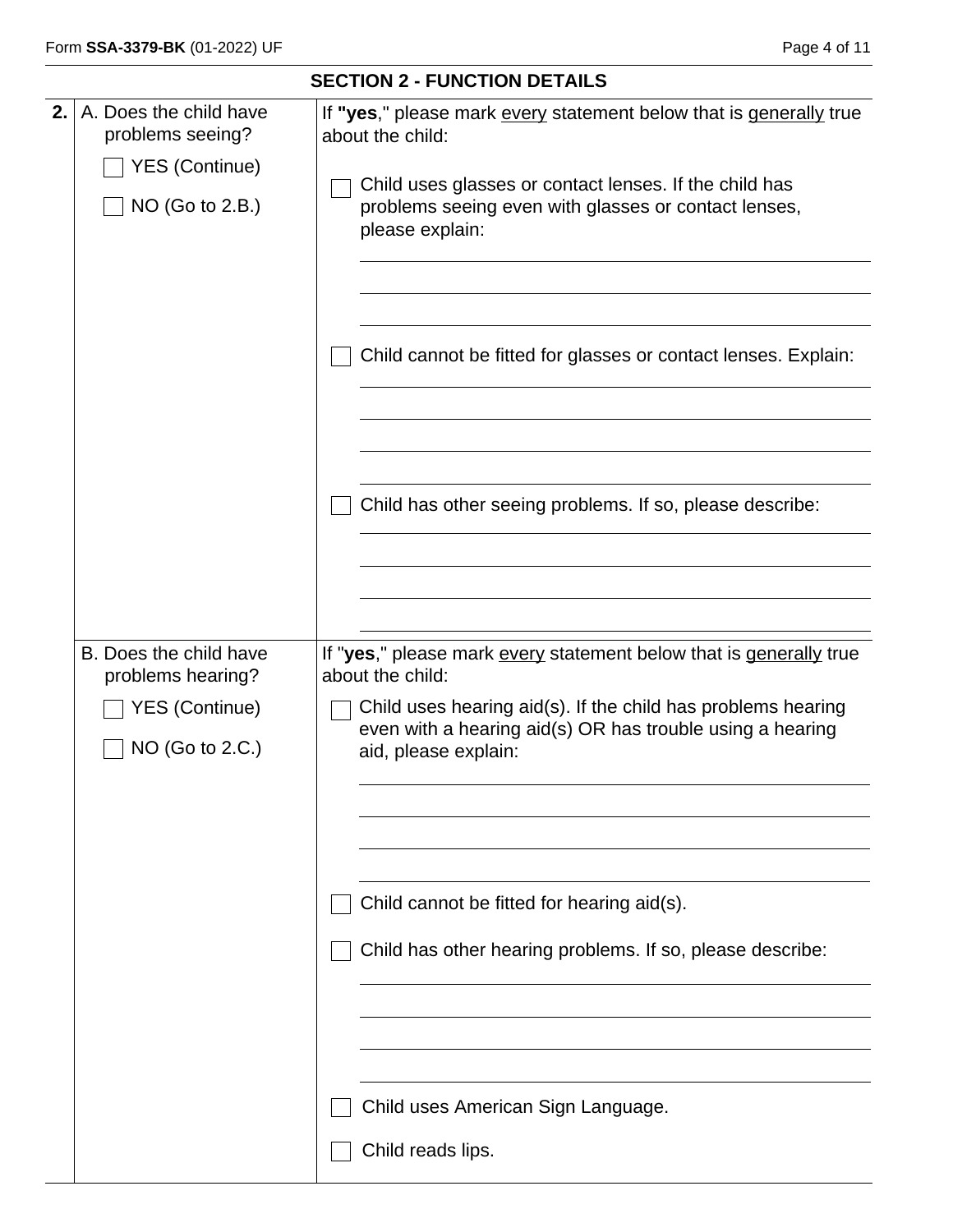| 2. | C. Is the child totally unable<br>to talk? | Does the child have problems talking clearly?                                                                                                         |
|----|--------------------------------------------|-------------------------------------------------------------------------------------------------------------------------------------------------------|
|    | YES (Go to 2.D.)                           | Yes (answer questions below)                                                                                                                          |
|    | NO (Continue)                              | No (Continue to 2.D.)                                                                                                                                 |
|    |                                            | If "yes," please mark the block that best describes the child in<br>each of the two statements below, and then describe any other<br>speech problems: |
|    |                                            | Speech can be understood by people who know the child well:                                                                                           |
|    |                                            | Most of the time, or                                                                                                                                  |
|    |                                            | Some of the time, or                                                                                                                                  |
|    |                                            | Hardly ever.                                                                                                                                          |
|    |                                            | Speech can be understood by people who don't know the<br>child well:                                                                                  |
|    |                                            | Most of the time, or                                                                                                                                  |
|    |                                            | Some of the time, or                                                                                                                                  |
|    |                                            | Hardly ever.                                                                                                                                          |
|    |                                            | If the child has other problems talking, please explain:                                                                                              |
|    |                                            |                                                                                                                                                       |
|    |                                            |                                                                                                                                                       |
|    |                                            |                                                                                                                                                       |
|    |                                            |                                                                                                                                                       |
|    |                                            |                                                                                                                                                       |
|    |                                            |                                                                                                                                                       |
|    |                                            |                                                                                                                                                       |
|    |                                            |                                                                                                                                                       |
|    |                                            |                                                                                                                                                       |
|    |                                            |                                                                                                                                                       |
|    |                                            |                                                                                                                                                       |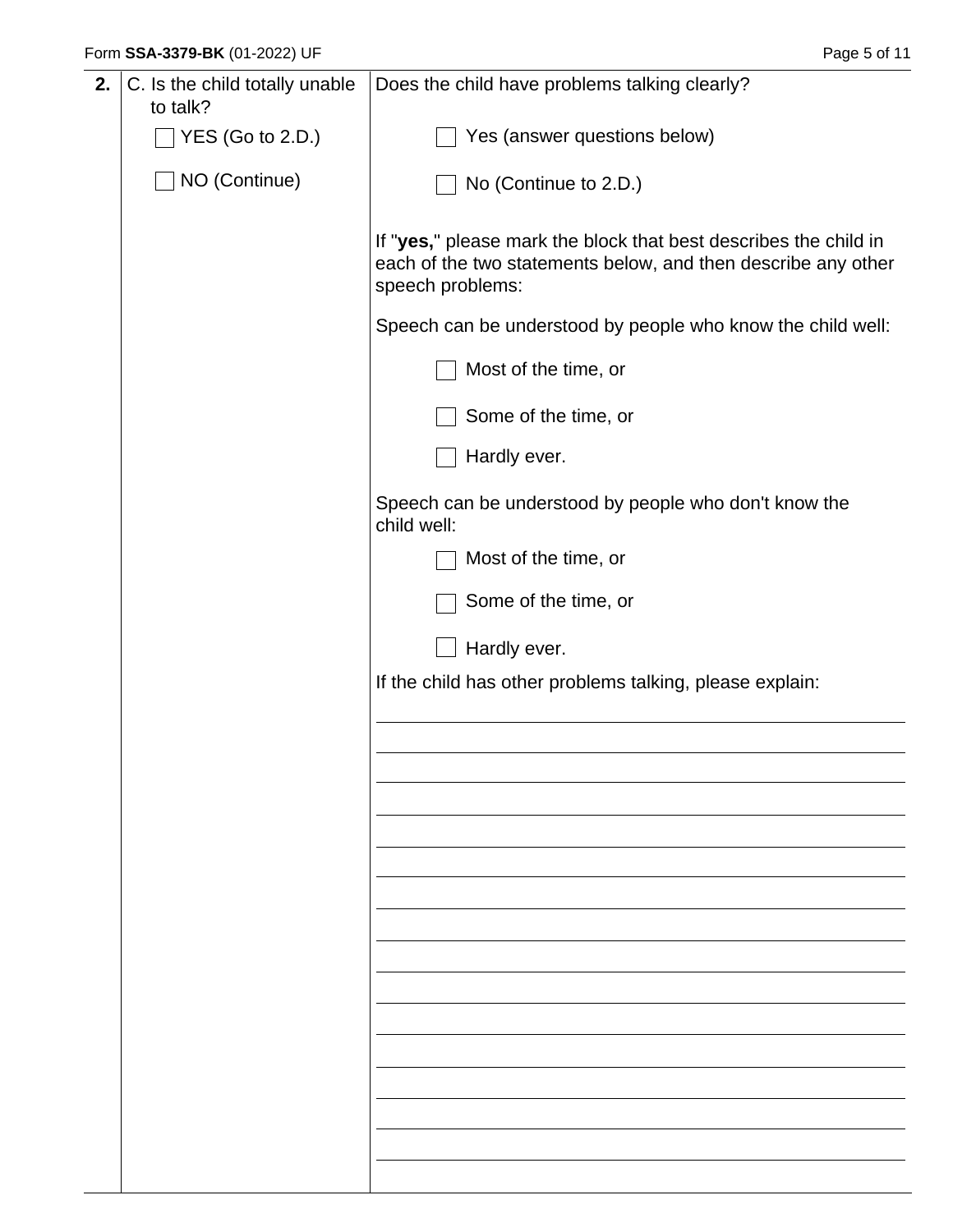| Form SSA-3379-BK (01-2022) UF |  |
|-------------------------------|--|
|-------------------------------|--|

| 2. | D. Are the child's daily<br>activities limited?      | If "yes," or "not sure," please mark every statement below that<br>is true about the child:                                                      |
|----|------------------------------------------------------|--------------------------------------------------------------------------------------------------------------------------------------------------|
|    | <b>YES (Continue)</b>                                | Goes to school full-time<br>Works part-time                                                                                                      |
|    | NO (Go to 2.E.)                                      | Works full-time<br>Goes to school part-time                                                                                                      |
|    | <b>NOT SURE</b><br>(Continue)                        | Other. Describe:                                                                                                                                 |
|    |                                                      | If necessary, please explain. In addition, please tell us anything<br>else you think we should know about the child's daily activities:          |
|    | E. Is the child's ability to<br>communicate limited? | If "yes," or "not sure," please tell us what the child does or can<br>do by checking "yes" or "no" for each of the following:                    |
|    | <b>YES (Continue)</b>                                | Answer the telephone and make<br>Yes<br><b>No</b><br>telephone calls                                                                             |
|    | $NO$ (Go to 2.F.)<br><b>NOT SURE</b>                 | Deliver phone messages<br><b>Yes</b><br>No                                                                                                       |
|    | (Continue)                                           | Repeat stories he or she has heard<br><b>Yes</b><br>No                                                                                           |
|    |                                                      | Tell jokes or riddles accurately<br>Yes<br>No                                                                                                    |
|    |                                                      | Explain why he or she did something<br>Yes<br>No                                                                                                 |
|    |                                                      | No Uses sentences with "because," "what if,"<br>Yes<br>or "should have been"                                                                     |
|    |                                                      | Ask for what he or she needs<br>No<br><b>Yes</b>                                                                                                 |
|    |                                                      | Talks with family<br>No<br>Yes                                                                                                                   |
|    |                                                      | Talks with friends<br><b>Yes</b><br>No                                                                                                           |
|    |                                                      | If necessary, please explain. In addition, please tell us anything<br>else you think we should know about the child's ability to<br>communicate: |
|    |                                                      |                                                                                                                                                  |
|    |                                                      |                                                                                                                                                  |
|    |                                                      |                                                                                                                                                  |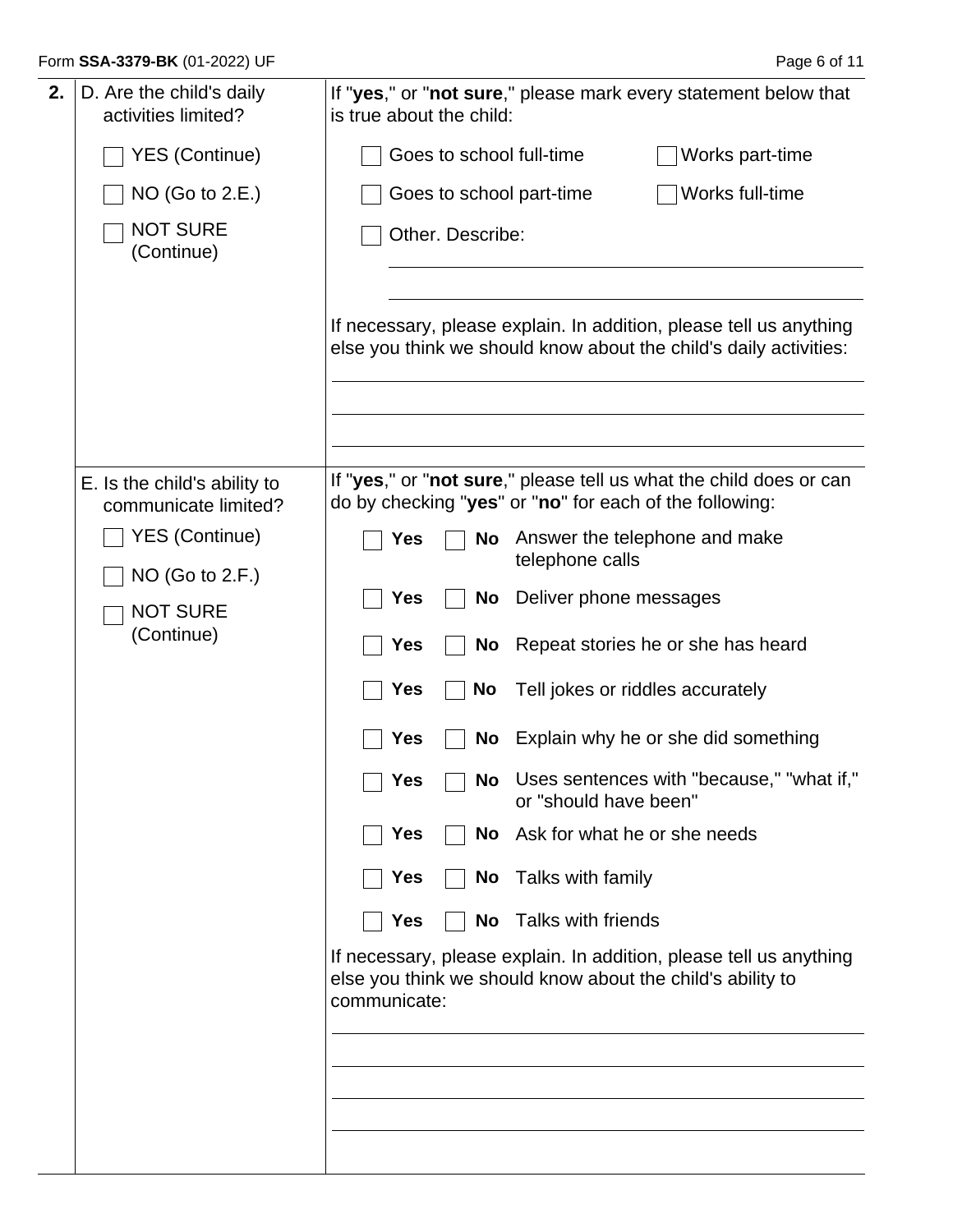$\overline{ }$ 

| 2. | F. Is there any limitation in<br>the child's progress in<br>understanding and using |            |           | If "yes," or "not sure," please tell us what the child does or can<br>do by checking "yes" or "no" for each of the following:                                                            |
|----|-------------------------------------------------------------------------------------|------------|-----------|------------------------------------------------------------------------------------------------------------------------------------------------------------------------------------------|
|    | what he or she has<br>learned?                                                      | <b>Yes</b> | <b>No</b> | Read and understand sentences in comics<br>and cartoons                                                                                                                                  |
|    | <b>YES (Continue)</b><br>NO (Go to 2.G.)                                            | <b>Yes</b> | <b>No</b> | Read and understand stories in books,<br>magazines, or newspapers                                                                                                                        |
|    | <b>NOT SURE</b>                                                                     | <b>Yes</b> | No        | Spell words of more than 4 letters                                                                                                                                                       |
|    | (Continue)                                                                          | <b>Yes</b> | <b>No</b> | Tell time                                                                                                                                                                                |
|    |                                                                                     | <b>Yes</b> |           | No Add and subtract numbers over 10                                                                                                                                                      |
|    |                                                                                     | <b>Yes</b> |           | No Multiply and divide numbers over 10                                                                                                                                                   |
|    |                                                                                     | <b>Yes</b> |           | No Understands money - can make correct<br>change                                                                                                                                        |
|    |                                                                                     | <b>Yes</b> | <b>No</b> | Understand, carry out, and remember<br>simple instructions                                                                                                                               |
|    |                                                                                     |            |           | If necessary, please explain. In addition, please tell us anything<br>else you think we should know about the child's progress in<br>understanding and using what he or she has learned: |
|    |                                                                                     |            |           |                                                                                                                                                                                          |
|    | G. Are the child's physical<br>abilities limited?                                   |            |           | If "yes," or "not sure," please tell us what the child does or can<br>do by checking "yes" or "no" for each of the following:                                                            |
|    | <b>YES (Continue)</b>                                                               | <b>Yes</b> |           | No Walk<br>No Ride a bike<br><b>Yes</b>                                                                                                                                                  |
|    | NO (Go to 2.H.)                                                                     | Yes        | No        | Run<br>Throw a ball<br><b>Yes</b><br>No                                                                                                                                                  |
|    | <b>NOT SURE</b><br>(Continue)                                                       | <b>Yes</b> | No        | Dance<br>No Jump rope<br><b>Yes</b>                                                                                                                                                      |
|    |                                                                                     | <b>Yes</b> | No        | Swim<br>Play sports<br>Yes<br>No                                                                                                                                                         |
|    |                                                                                     | <b>Yes</b> | No        | Work video<br>Drive a<br><b>No</b><br><b>Yes</b><br>games controls<br>car                                                                                                                |
|    |                                                                                     | abilities: |           | If necessary, please explain. In addition, please tell us anything<br>else you think we should know about the child's physical                                                           |
|    |                                                                                     |            |           |                                                                                                                                                                                          |
|    |                                                                                     |            |           |                                                                                                                                                                                          |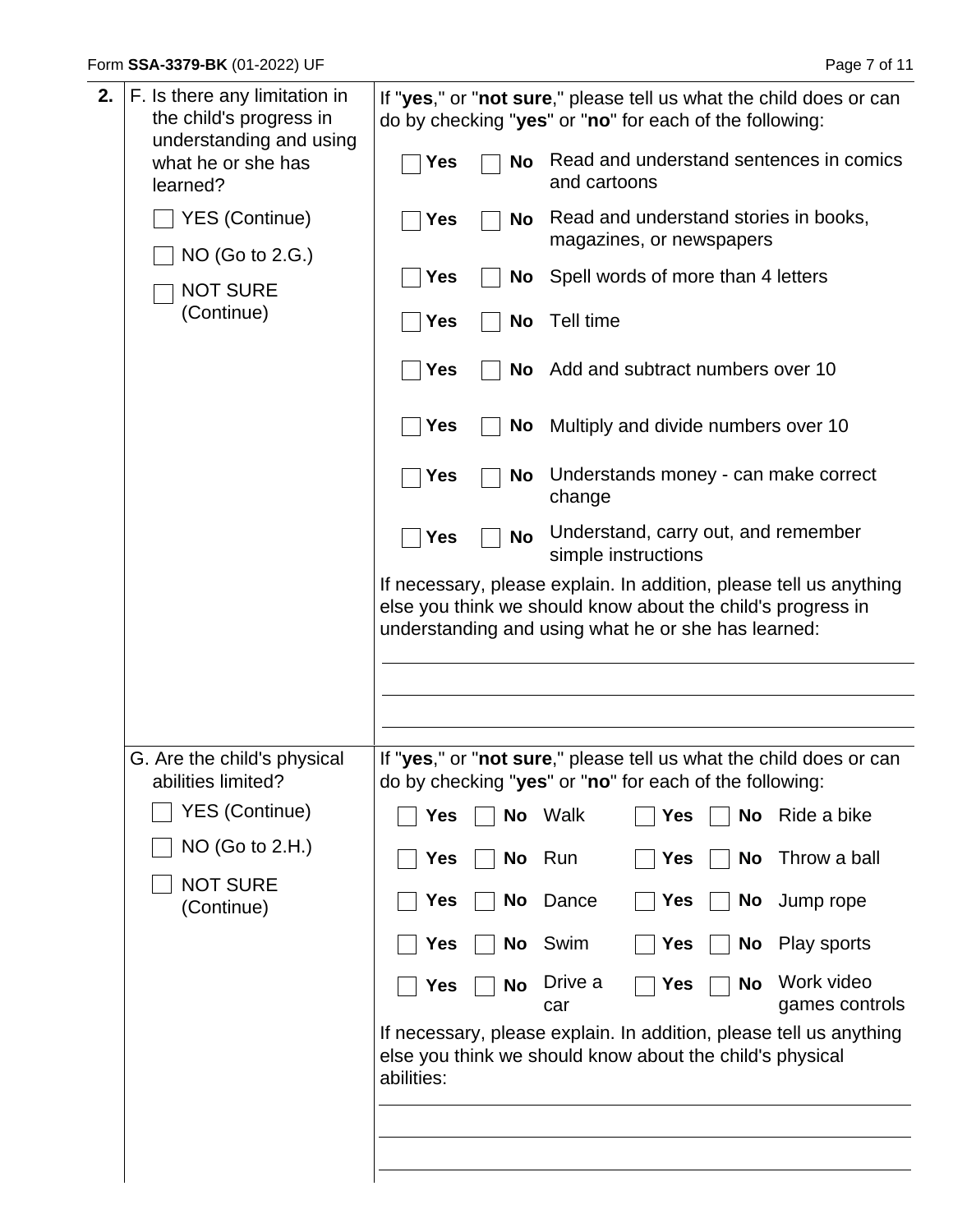| 2. | H. Does the child's<br>impairment(s) affect his<br>or her social activities or |               |    | If "yes," or "not sure," please tell us what the child does or can<br>do by checking "yes" or "no" for each of the following:         |
|----|--------------------------------------------------------------------------------|---------------|----|---------------------------------------------------------------------------------------------------------------------------------------|
|    | behavior with other<br>people?                                                 | <b>Yes</b>    | No | Has friends his or her own age                                                                                                        |
|    | <b>YES (Continue)</b>                                                          | Yes           | No | Can make new friends                                                                                                                  |
|    | NO (Go to 2.I.)                                                                | <b>Yes</b>    | No | Generally gets along with you or other<br>adults                                                                                      |
|    | <b>NOT SURE</b><br>(Continue)                                                  | <b>Yes</b>    | No | Generally gets along all right with<br>brothers and sisters                                                                           |
|    |                                                                                | <b>Yes</b>    | No | Generally gets along with school<br>teachers                                                                                          |
|    |                                                                                | <b>Yes</b>    | No | Plays team sports (for example, baseball,<br>basketball, soccer)                                                                      |
|    |                                                                                | other people: |    | If necessary, please explain, In addition, please tell us anything<br>else you think we should know about the child's behavior around |
|    |                                                                                |               |    |                                                                                                                                       |
|    |                                                                                |               |    |                                                                                                                                       |
|    |                                                                                |               |    |                                                                                                                                       |
|    |                                                                                |               |    |                                                                                                                                       |
|    |                                                                                |               |    |                                                                                                                                       |
|    |                                                                                |               |    |                                                                                                                                       |
|    |                                                                                |               |    |                                                                                                                                       |
|    |                                                                                |               |    |                                                                                                                                       |
|    |                                                                                |               |    |                                                                                                                                       |
|    |                                                                                |               |    |                                                                                                                                       |
|    |                                                                                |               |    |                                                                                                                                       |
|    |                                                                                |               |    |                                                                                                                                       |
|    |                                                                                |               |    |                                                                                                                                       |
|    |                                                                                |               |    |                                                                                                                                       |
|    |                                                                                |               |    |                                                                                                                                       |
|    |                                                                                |               |    |                                                                                                                                       |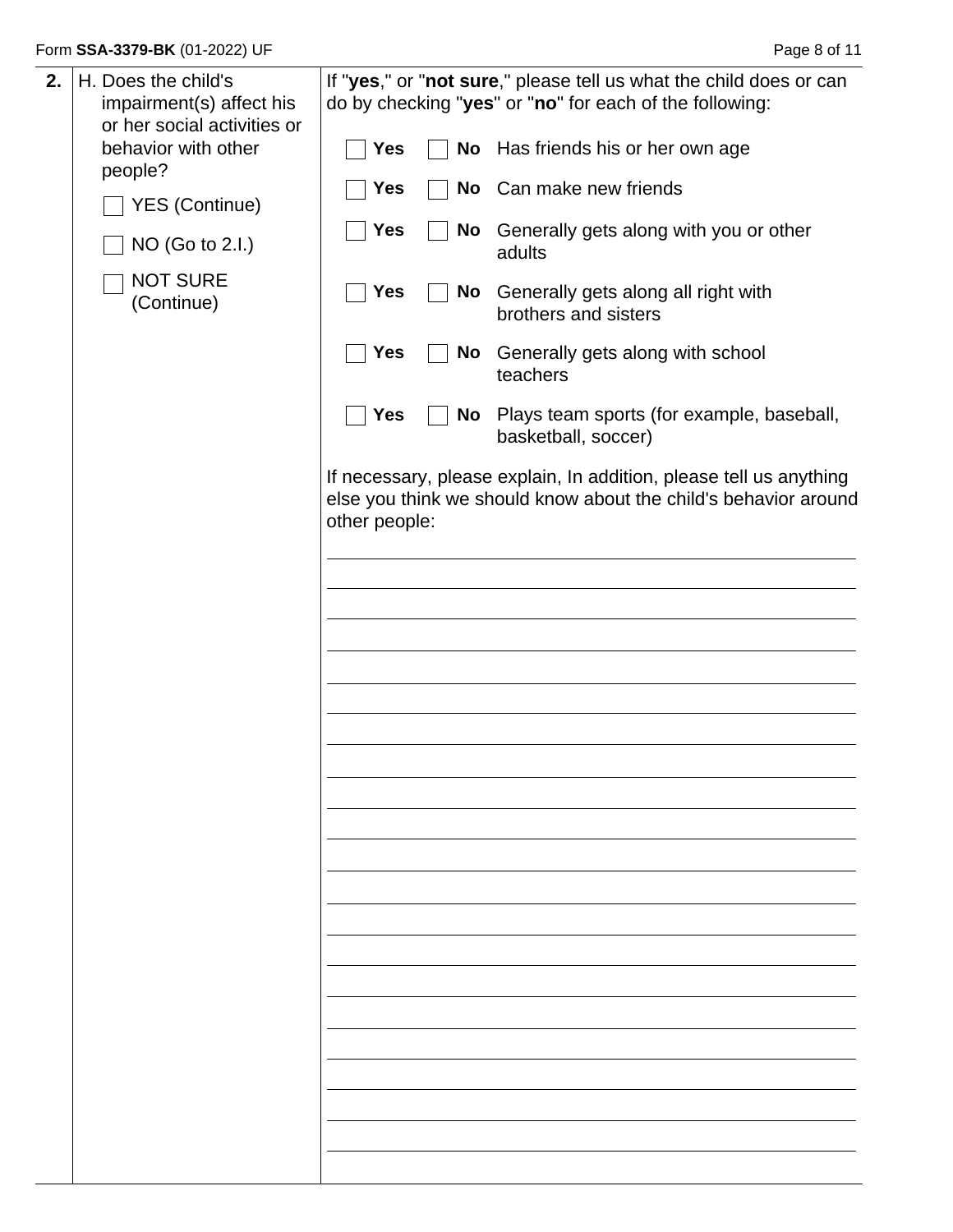| 2. | I. Is the child's ability to take<br>care of his or her personal |            |           | If "yes," or "not sure," please tell us what the child does or can<br>do by checking "yes" or "no" for each of the following:                                                          |
|----|------------------------------------------------------------------|------------|-----------|----------------------------------------------------------------------------------------------------------------------------------------------------------------------------------------|
|    | needs and safety limited?                                        | <b>Yes</b> |           | No Takes care of personal hygiene (keep                                                                                                                                                |
|    | <b>YES (Continue)</b>                                            |            |           | clean, brush teeth, comb hair, etc.)                                                                                                                                                   |
|    | NO (Go to 2.J.)                                                  | Yes        | No        | Washes and puts away his or her clothes                                                                                                                                                |
|    | <b>NOT SURE</b><br>(Continue)                                    | Yes        | No        | Helps around the house (for example,<br>washes or dries dishes, makes bed(s),<br>sweeps/vacuums floor, rakes or mows yard,<br>helps with laundry)                                      |
|    |                                                                  | Yes        | No        | Can cook a meal for self                                                                                                                                                               |
|    |                                                                  | <b>Yes</b> | No        | Gets to school on time                                                                                                                                                                 |
|    |                                                                  | <b>Yes</b> | No        | Studies and does homework                                                                                                                                                              |
|    |                                                                  | <b>Yes</b> | <b>No</b> | Takes needed medication                                                                                                                                                                |
|    |                                                                  | <b>Yes</b> | No        | Can use public transportation by himself/<br>herself                                                                                                                                   |
|    |                                                                  | <b>Yes</b> | No        | Accepts criticism or correction                                                                                                                                                        |
|    |                                                                  | <b>Yes</b> | No        | Keeps out of trouble                                                                                                                                                                   |
|    |                                                                  | <b>Yes</b> | <b>No</b> | Obeys rules                                                                                                                                                                            |
|    |                                                                  | <b>Yes</b> | <b>No</b> | Avoids accidents                                                                                                                                                                       |
|    |                                                                  | <b>Yes</b> |           | No Asks for help when needed                                                                                                                                                           |
|    |                                                                  |            |           | If necessary, please explain. In addition, please tell us anything<br>else you think we should know about the child's ability to take<br>care of his or her personal needs and safety: |
|    |                                                                  |            |           |                                                                                                                                                                                        |
|    |                                                                  |            |           |                                                                                                                                                                                        |
|    |                                                                  |            |           |                                                                                                                                                                                        |
|    |                                                                  |            |           |                                                                                                                                                                                        |
|    |                                                                  |            |           |                                                                                                                                                                                        |
|    |                                                                  |            |           |                                                                                                                                                                                        |
|    |                                                                  |            |           |                                                                                                                                                                                        |
|    |                                                                  |            |           |                                                                                                                                                                                        |
|    |                                                                  |            |           |                                                                                                                                                                                        |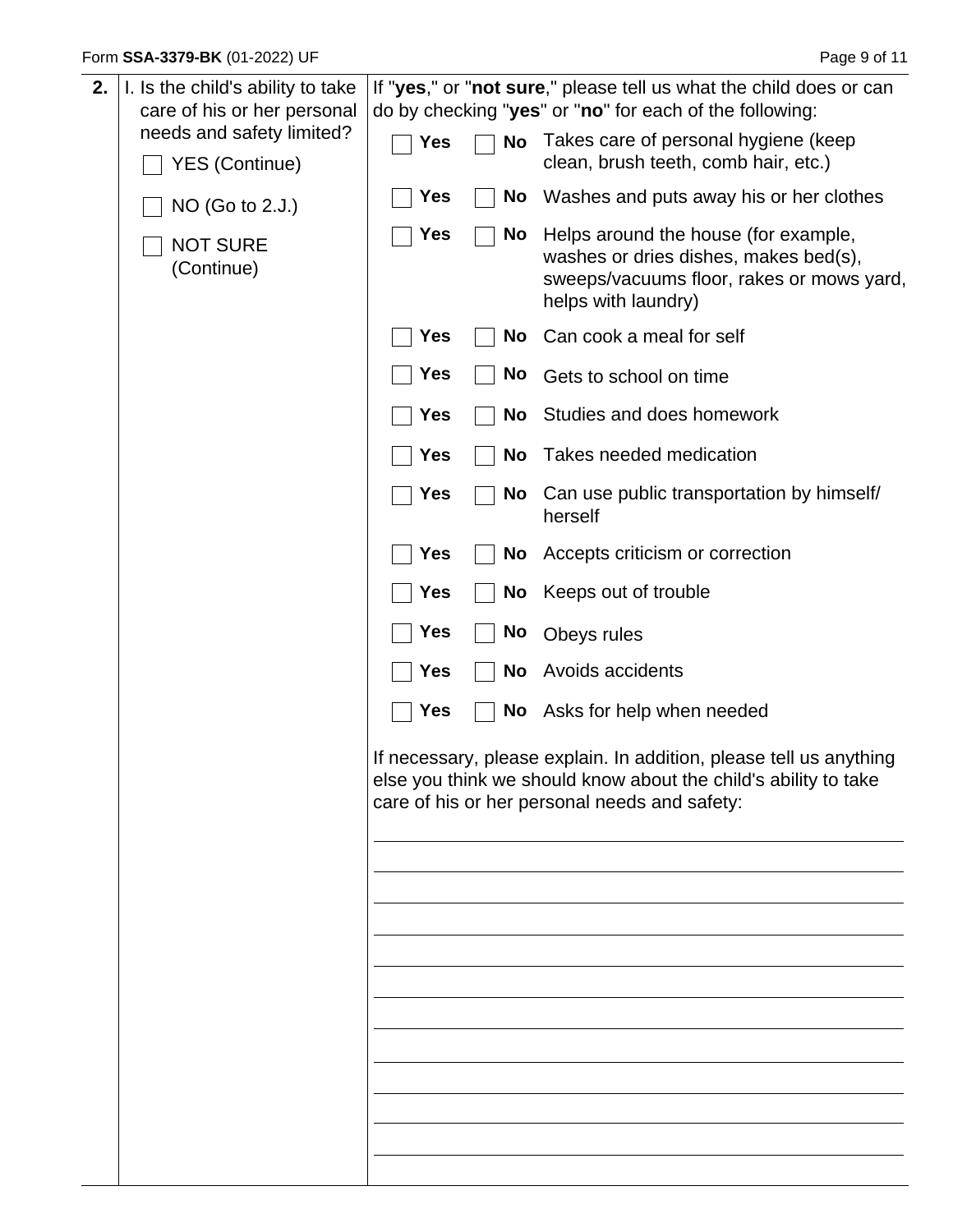| 2. | J. Is the child's ability to pay<br>attention and stick with a<br>task limited? |            |    | If "yes," or "not sure," please tell us what the child does or can<br>do by checking "yes" or "no" for each of the following:                                            |
|----|---------------------------------------------------------------------------------|------------|----|--------------------------------------------------------------------------------------------------------------------------------------------------------------------------|
|    | <b>YES (Continue)</b>                                                           | <b>Yes</b> | No | Works on arts and crafts projects (draws,<br>paints, knits, does woodwork)                                                                                               |
|    | NO (Go to 2.K.)                                                                 | <b>Yes</b> |    | No Keeps busy on his or her own                                                                                                                                          |
|    | <b>NOT SURE</b><br>(Continue)                                                   | <b>Yes</b> |    | No Finishes things he or she starts                                                                                                                                      |
|    |                                                                                 | <b>Yes</b> |    | No Completes homework                                                                                                                                                    |
|    |                                                                                 | <b>Yes</b> | No | Completes homework on time                                                                                                                                               |
|    |                                                                                 | <b>Yes</b> |    | No Completes chores most of the time                                                                                                                                     |
|    |                                                                                 |            |    | If necessary, please explain. In addition, please tell us anything<br>else you think we should know about the child's ability to pay<br>attention and stick with a task: |
|    |                                                                                 |            |    |                                                                                                                                                                          |
|    |                                                                                 |            |    |                                                                                                                                                                          |
|    |                                                                                 |            |    |                                                                                                                                                                          |
|    |                                                                                 |            |    |                                                                                                                                                                          |
|    |                                                                                 |            |    |                                                                                                                                                                          |
|    |                                                                                 |            |    |                                                                                                                                                                          |
|    |                                                                                 |            |    |                                                                                                                                                                          |
|    |                                                                                 |            |    | K. Please tell us anything else about the child that you think we should know.                                                                                           |
|    |                                                                                 |            |    |                                                                                                                                                                          |
|    |                                                                                 |            |    |                                                                                                                                                                          |
|    |                                                                                 |            |    |                                                                                                                                                                          |
|    |                                                                                 |            |    |                                                                                                                                                                          |
|    |                                                                                 |            |    |                                                                                                                                                                          |
|    |                                                                                 |            |    |                                                                                                                                                                          |
|    |                                                                                 |            |    |                                                                                                                                                                          |
|    |                                                                                 |            |    |                                                                                                                                                                          |